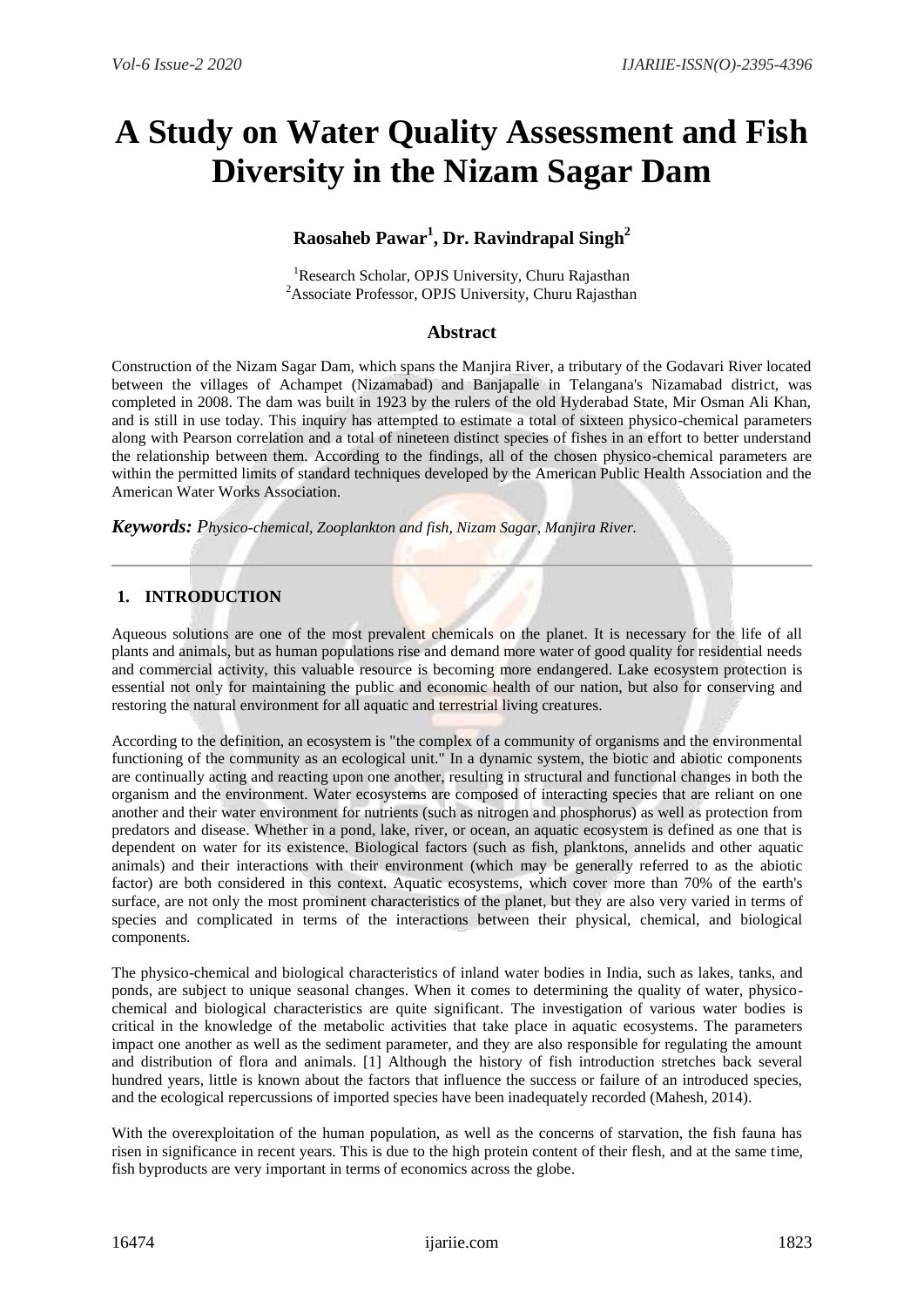

## **2. LITERATURE REVIEW**

**Akuskar S. K. and Gaikwad A. V. (2006),** Dhanegaon, Maharashtra, India, conducted a physico-chemical examination of the backwater from the Manjra Dam on the Manjra River. Between July and December 2003, they chose two sample location locations, one in Bhalgaon and the other in a storage facility, for research purposes. pH, DO, TDS, conductivity, turbidity, COD, alkalinity, and total hardness were all measured and it was discovered that the pH ranges from 6.8 to 7.8 depending on the water source. A range of 400 to 650 mho/cm is seen in the conductivity of the material. The concentration of DO was determined to be between 4 and 9 mg/L. The total hardness was found to be in the range of 135 to 165 mg/L. The concentration of COD was changed between 85 and 150mg/lit. Based on these physicochemical factors, they determined that the water at both the Bhalgaon point and the storage water is not drinkable and needed treatment.

**S. Hussain et al (2012),** In the period August 2009 to July 2010, researchers looked at the change in physicochemical properties of Manjra dam water over a period of one year. The Manjra dam, which spans the river Manjra in Dhanegaon, was built to control floodwaters. Manjra Dam is of particular significance since it provides water to a portion of Beed District, as well as parts of Latur District, among other places. pH, DO, TDS, conductivity, turbidity, sulphate, chloride, calcium, magnesium, and total hardness were all measured and studied throughout the experiment. They discovered that the pH ranges between 7.8 to 8.72, and that the pH is greatest in the month of February and lowest in the month of June. Its conductivity ranges from 98 to 462 micrometres per centimetre of length. The concentrations of DO and sulphate range from 4 to 8.2 mg/L and 13 to 56 mg/L, respectively. The total hardness was found to be in the range of 65 to 136 mg/L. It was concluded that the water from the Manjra dam is not contaminated, but that it does need primary treatment since the values are extremely near to the desired limit based on the physico-chemical criteria listed above.

**P. C. Mane et al (2013**) Throughout the year 2009-2011, they investigated "Spectrophotometric assessment of chromium and copper concentration from Manjra Dam in Maharashtra, India." and discovered There was a research conducted on the Manjara dam, which is located in the hamlet of Dhanegaon, in the Kaij Taluka of the Beed District of Maharashtra, India. The greatest amount of chromium was found to be 0.018 mg/L and the lowest amount was found to be 0.0013 mg/L, while the highest amount of copper was found to be 0.0035 mg/L and the lowest amount was found to be 0.0086 mg/L.

**N. M. Sahajrao and R. G. Pawale (2015)** During the period of January to December in 2013, the study "Assessment Of Some Selected Heavy Metals From Manjra River Water At Biloli In Nanded District,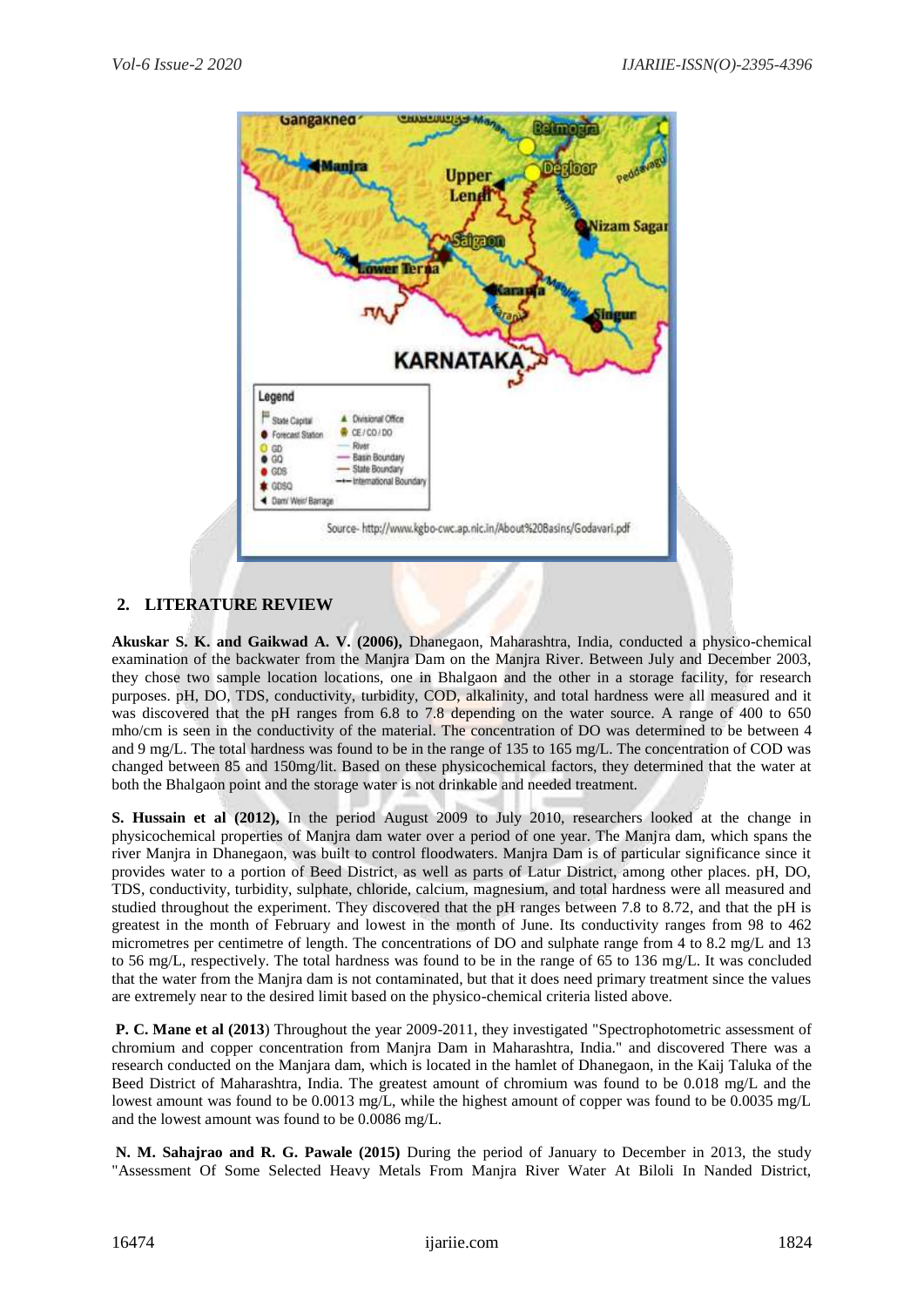Maharashtra, India" was carried out to determine heavy metals iron, zinc, manganese, and copper in the Manjara River at Biloli taluka in Nanded District, Maharashtra state of India for the period of January to December. According to the findings of the study, the pH levels recorded were within the permitted range of 6.5 to 8.5. The concentration of heavy metals from the Manjara River near Biloli is arranged in the following sequence: Zn >  $Fe > Mn > Cu$  (in descending order). As a result of the diluting impact of rain water and surface water runoff, it was discovered that heavy metal concentrations were greater in the summer season and lower in the rainy season during the study.

**V. V Naiknaware and S. Abed (2015)** During the month of December 2011, the "Physico-chemical examination of the Manjra River near Kallam" was carried out. There were five different areas where they gathered water. Water Temperature, pH, chloride, fluorides, alkalinity, total solids, and total hardness were all measured, as well as other parameters. It has been discovered that the pH ranges between 6.9 and 7.4, and the temperature ranges between 260 and 320 degrees Celsius. The total hardness was found to be in the range of 120 to 340 mg/L. Fluoride concentrations ranged from 0.28 to 0.40 mg/lit depending on the source. The content of chloride ranged between 12 and 124 mg/liter. These physico-chemical factors led to the conclusion that the water at the Bhoigalli and Malegaon sites was more contaminated than at the other locations.

## **3. MATERIAL ANDMETHODS**

#### **Study Area**

The Nizam Sagar dam is a man-made reservoir that was built in 1923 by Mir Osman Ali Khan, the last monarch of the Nizam dynasty to rule over India. The dam is situated between the villages of Achampet and Banjapally in the district of Nizamabad. In terms of latitude and longitude, it is located at 18o.19° (N) and 76o.56° (E). Dam's catchment area is 21.633 square kilometres (8376 square miles), and its entire length is 5273 metres, with a depth of 21 feet. The dam's catchment area is 21.633 square kilometres (8376 square miles). In its initial form, this project was intended to use 58.0 TMC of water to irrigate 2, 31, 339 acres in the Banswada, Bodhan, Nizamabad, and Armoor Taluks of the Nizamabad District, a total of 2, 31, 339 acres.

Water samples were collected on a regular basis to allow for the determination of physico-chemical parameters. Collections were made on certain days in each month with two separate permanent stations, each with a different collection method. To investigate several physico-chemical and biological characteristics, surface samples were obtained with the use of a clean plastic container. In this investigation, all of the sample collection and observation took place in the early hours (6:00 to 8:00 am), and although certain parameters were computed at the collection location, others were estimated in a laboratory setting over the whole time period. Water samples obtained for the aim of estimating different parameters were transported to the laboratory and submitted to examination as soon as feasible after collection. For the estimate of parameters, the Standard Methods for Estimation of (Water and Waste Water 20th Edition, 1998 (APHA, AWWA)) [2] were used.

#### **Ichthyofauna (fishes)**

The fish were caught using gill nets, drag nets, hand nets, and cast nets, with the sole assistance of the local fishermen's association of Achampet and Banjapally villages in the process. The fish were photographed shortly after being collected, and the specimens were stored in 10% formalin after being given an abdominal incision, before being sent to the laboratory for identification. The fish specimens were identified using conventional identification keys, which are available online.

#### **4. RESULTS AND DISCUSSION**

Tables 1 and 2 show the findings of the current inquiry on the fluctuation of physico-chemical parameters obtained from two distinct stations, respectively.

#### **Table 1: Monthly Variation of Physico-Chemical Parameters of Nizam Sagar Dam during the Year 2014- 15 at Station A**

| Month/        | AT   | WТ   | TRA  | TUR | <b>TDS EC</b> |    |     | D   | CO <sub>2</sub> T <sub>A</sub> |     | TH  |    |     |     | BО  | CO. |
|---------------|------|------|------|-----|---------------|----|-----|-----|--------------------------------|-----|-----|----|-----|-----|-----|-----|
| parame        |      |      | NS   |     |               |    |     |     |                                |     |     |    |     |     |     |     |
| ter           |      |      |      |     |               |    |     |     |                                |     |     |    |     |     |     |     |
| <b>FEB-14</b> | 23.4 | 22.2 | 60.2 | 10  | 170           | 86 | 8.2 | 6.6 | 32.7                           | 226 | 68  | 86 | 9.8 | 0.6 | 4.6 | 12. |
|               |      |      |      |     |               |    |     |     |                                |     |     |    |     |     |     |     |
| MAR-          | 28.8 | 27.2 | 70.6 | 10  | 168           | 88 | 8.0 | 6.9 | 28.6                           | 238 | 72  | 92 | 11. |     | 4.8 | 10. |
| 14            |      |      |      |     |               |    |     |     |                                |     |     |    |     |     |     |     |
| $APR$ —       | 30.0 | 28.6 | 69.2 | 10  | 126           | 91 | 7.9 | 7.8 | 46.3                           | 246 | -86 | 98 | 10. |     |     | 9.6 |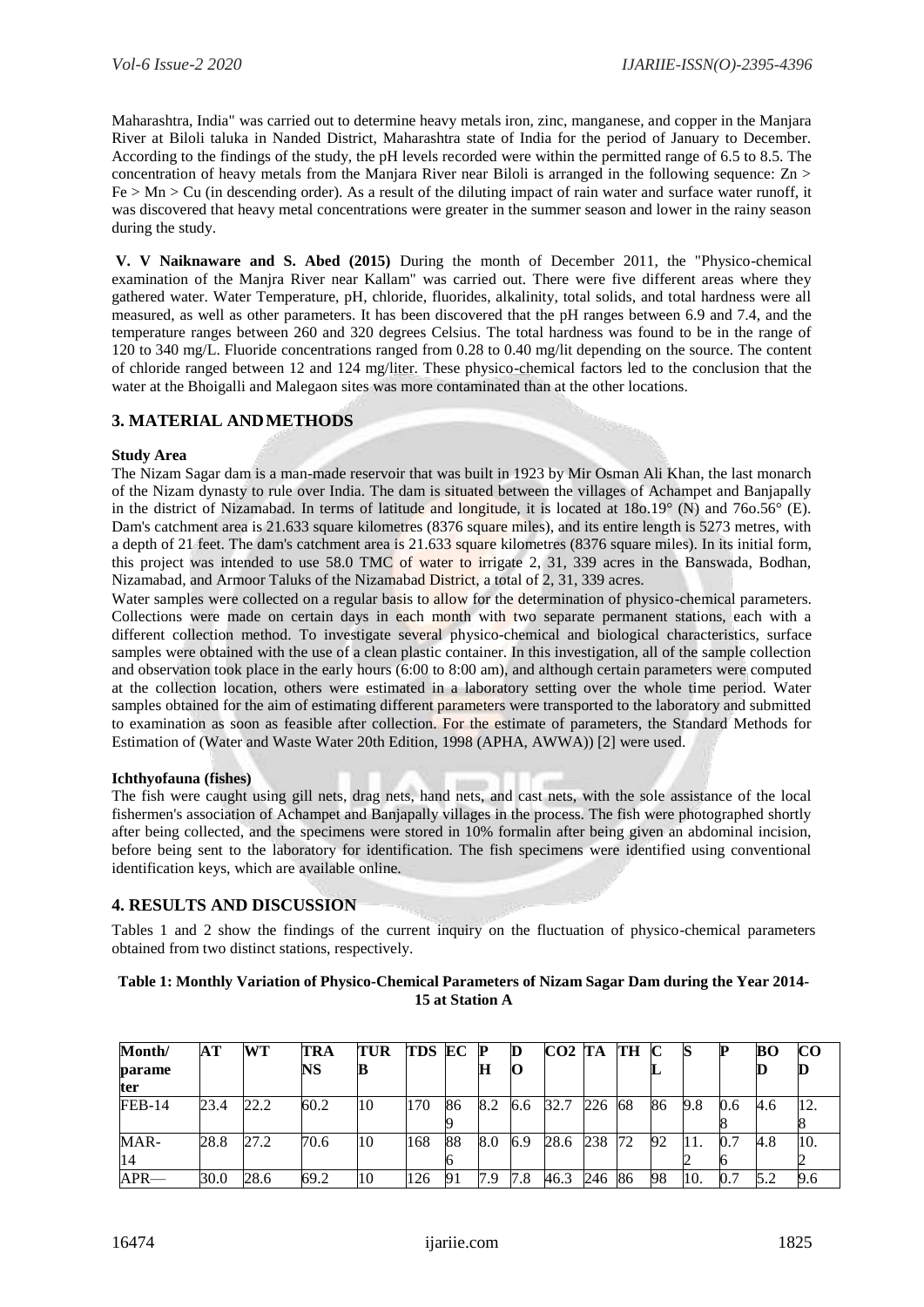| 14            |      |      |      |    |     | 0  |     |     |      |     |     |    | 6   | 8   |     |     |
|---------------|------|------|------|----|-----|----|-----|-----|------|-----|-----|----|-----|-----|-----|-----|
| MAY-          | 32.2 | 31.2 | 66.6 | 9  | 110 | 86 | 7.6 | 7.4 | 52.6 | 258 | 92  | 90 | 8.2 | 0.6 | 5.8 | 8.2 |
| 14            |      |      |      |    |     |    |     |     |      |     |     |    |     |     |     |     |
| <b>JUN-14</b> | 30.1 | 28.2 | 48.6 | 12 | 224 | 83 | 7.7 | 5.2 | 62.3 | 196 | 138 | 62 | 8.4 | 0.4 | 3.8 | 11. |
|               |      |      |      |    |     |    |     |     |      |     |     |    |     |     |     |     |
| <b>JUL-14</b> | 26.9 | 24.2 | 40.4 | 14 | 308 | 81 | 7.2 | 4.2 | 68.8 | 110 | 142 | 58 | 7.3 | 0.3 | 4.0 | 13. |
|               |      |      |      |    |     |    |     |     |      |     |     |    |     |     |     |     |
| $AUG-14$      | 28.2 | 26.8 | 42.6 | 15 | 380 | 79 | 7.4 | 4.0 | 70.2 | 85  | 146 | 68 | 7.7 | 0.2 | 3.0 | 13. |
|               |      |      |      |    |     |    |     |     |      |     |     |    |     |     |     |     |
| $SEP-14$      | 26.2 | 25.1 | 38.2 | 17 | 360 | 80 | 7.4 | 4.8 | 56.6 | 75  | 130 | 64 | 8.0 | 0.2 | 3.2 | 12. |
|               |      |      |      |    |     |    |     |     |      |     |     |    |     |     |     |     |
| $OCT-14$      | 24.2 | 22.3 | 32.3 | 21 | 310 | 77 | 7.8 | 5.1 | 48.8 | 148 | 122 | 78 | 7.1 | 0.3 | 3.4 | 9.6 |
|               |      |      |      |    |     |    |     |     |      |     |     |    |     |     |     |     |
| <b>NOV-14</b> | 21.3 | 20.0 | 46.8 | 13 | 294 | 76 | 7.7 | 5.6 | 33.6 | 160 | 128 | 90 | 6.4 | 0.3 | 4.2 | 10. |
|               |      |      |      |    |     |    |     |     |      |     |     |    |     |     |     |     |
| $DEC-14$      | 19.8 | 18.2 | 50.6 | 11 | 268 | 74 | 7.9 | 5.0 | 30.2 | 172 | 136 | 84 | 6.9 | 0.4 | 3.6 | 9.8 |
|               |      |      |      |    |     |    |     |     |      |     |     |    |     |     |     |     |
| <b>JAN-15</b> | 20.2 | 18.9 | 52.2 | 11 | 220 | 74 | 8.0 | 5.4 | 30.8 | 210 | 112 | 80 | 6.8 | 0.4 | 3.2 | 10. |
|               |      |      |      |    |     |    |     |     |      |     |     |    |     |     |     |     |

| Table 2: Monthly Variation of Physico-Chemical Parameters of Nizam Sagar Dam during the Year 2014- |  |
|----------------------------------------------------------------------------------------------------|--|
| <b>15 at Station B</b>                                                                             |  |
|                                                                                                    |  |

| Month/para<br>meter | AT   | <b>WT</b> | <b>TRA</b><br>NS | <b>TUR</b><br>B | <b>TDS</b> | EC              | <b>PH</b> | D<br>Օ | $\overline{\mathbf{C}}$ | <b>TA</b> | <b>TH</b> | CL | S   | Þ                | BO<br>D          | <b>COD</b> |
|---------------------|------|-----------|------------------|-----------------|------------|-----------------|-----------|--------|-------------------------|-----------|-----------|----|-----|------------------|------------------|------------|
| <b>FEB-14</b>       | 23.5 | 22.1      | 61.4             | 11              | 172        | 86              | 8.0       | 6.8    | 34.2                    | 236       | 72        | 80 | 8.2 | 0.6              | 3.3              | 13.2       |
| <b>MAR-14</b>       | 28.9 | 27.8      | 72.8             | $ 10\rangle$    | 170        | 89              | 8.1       | 7.2    | 30.2                    | 246       | 78        | 88 | 10. | 0.7              | $\overline{3.8}$ | 11.2       |
| $APR - 14$          | 30.1 | 28.2      | 70.4             | 11              | 122        | 92              | 0.8       | 8.1    | 48.6                    | 248       | 90        | 90 | 9.2 | 0.7              | 4.2              | 10.2       |
| $MAY-14$            | 32.2 | 31.2      | 68.8             | 10              | 112        | 87              | 7.5       | 7.8    | 54.2                    | 260       | 96        | 82 | 7.6 | 0.6              | 4.4              | 9.6        |
| <b>JUN-14</b>       | 30.3 | 28.4      | 52.2             | 11              | 218        | 83              | 7.6       | 5.8    | 63.2                    | 202       | 142       | 56 | 7.0 | 0.4              | 3.2              | 12.8       |
| <b>JUL-14</b>       | 27.0 | 25.3      | 41.4             | 15              | 310        | 83              | 7.4       | 7.8    | 69.3                    | 112       | 148       | 52 | 7.0 | 0.3              | 3.0              | 13.2       |
| $AUG-14$            | 28.4 | 27.4      | 43.6             | 14              | 386        | 81              | 7.5       | 5.1    | 72.4                    | 88        | 150       | 60 | 7.1 | 0.3              | 3.2              | 13.6       |
| $SEP-14$            | 26.4 | 25.2      | 40.0             | 15              | 366        | 80              | 7.4       | 5.4    | 63.2                    | 76        | 138       | 60 | 7.4 | 0.2              | 3.8              | 13.2       |
| $OCT-14$            | 24.6 | 22.6      | 32.6             | $\overline{22}$ | 306        | 78              | 7.9       | 5.3    | 52.2                    | 152       | 136       | 72 | 6.2 | $\overline{0.3}$ | 3.4              | 10.1       |
| <b>NOV-14</b>       |      | 21.6 19.2 | 47.0             | 14              | 298        | 76              | 7.7       | 6.2    | 33.8                    | 168       | 132       | 84 | 6.0 | $\overline{0.3}$ | 4.6              | 10.8       |
| <b>DEC-14</b>       | 19.8 | 18.1      | 50.8             | 11              | 272        | $\overline{74}$ | 7.8       | 6.1    | 32.6                    | 180       | 142       | 80 | 6.2 | 0.4              | 4.0              | 10.0       |
| <b>JAN-15</b>       | 20.3 | 18.9      | 54.2             | 10              | 226        | $\overline{75}$ | 8.1       | 6.8    | 33.2                    | 218       | 118       | 72 | 6.4 | 0.4              | 4.4              | 11.0       |

## **Table 5: List of different types of identified fishes at Nizam Sagar Dam during the year 2014-15**

| S. No Order                    | Family     | <b>Scientific Name</b> | <b>Common</b><br><b>Name</b> | <b>Vernacular</b><br><b>Name</b> | <b>Population</b><br>status | <b>IUCN</b><br>status |
|--------------------------------|------------|------------------------|------------------------------|----------------------------------|-----------------------------|-----------------------|
| $\cdot$ $\sim$<br>Cyprinitorme | Cyprinidae | Catla catla            | Catla                        | Botchea                          |                             | ப                     |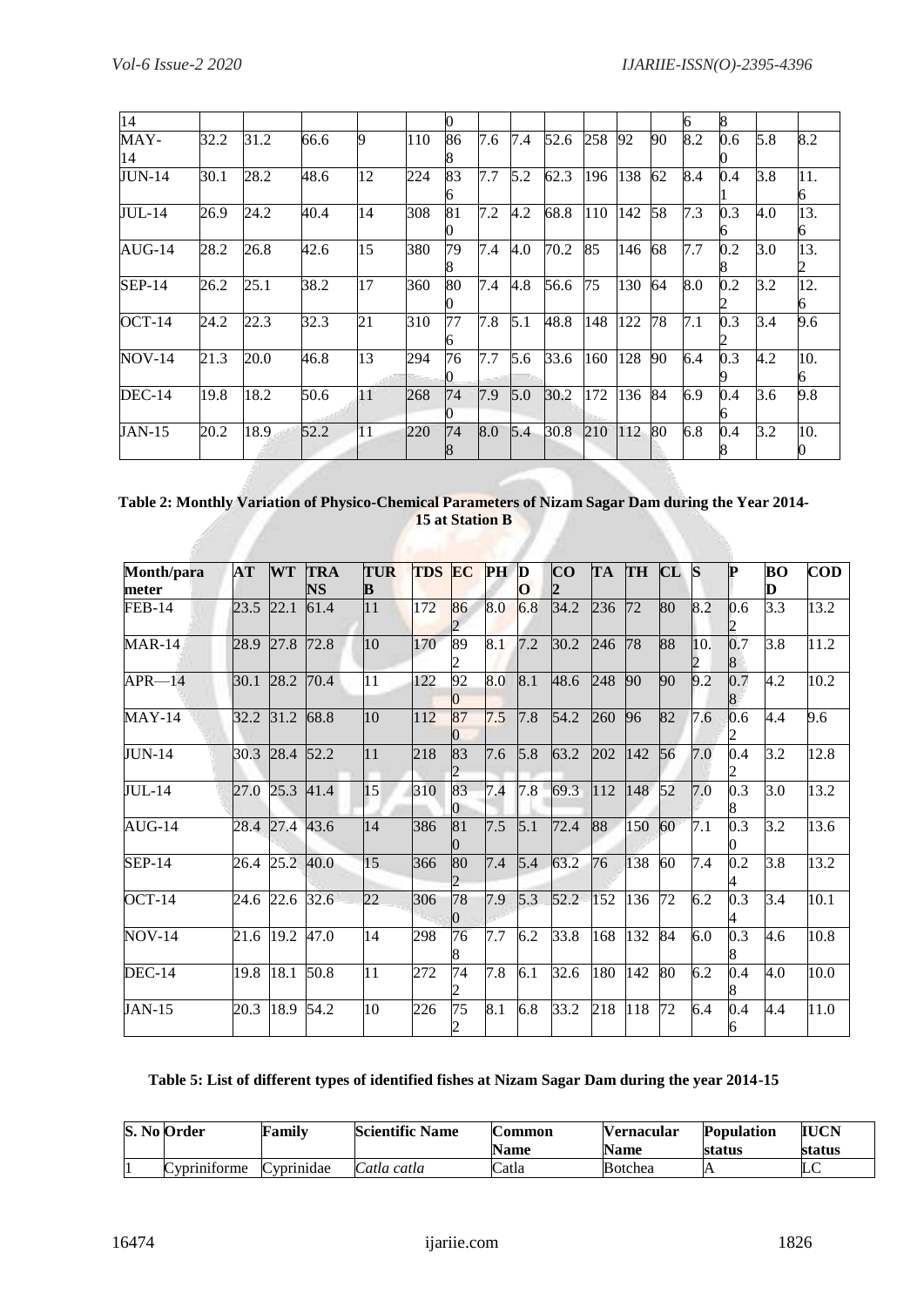| 2               |                       |                      | Labeo rohita                             | Rohu                       | Erramosu         | A                       | $_{\rm LC}$            |
|-----------------|-----------------------|----------------------|------------------------------------------|----------------------------|------------------|-------------------------|------------------------|
| $\overline{3}$  |                       |                      | Cyprinus carpio                          | Common corp                | Bangarutheeg     | $\overline{A}$          | $\overline{\rm LC}$    |
| 4               |                       |                      | Cirrhinus mrigala                        | Mrigal                     | Mrigala          | A                       | LC                     |
| 5               |                       |                      | Puntius sarana                           | Olive barb                 | Gandaparaka      | $\overline{\mathsf{R}}$ | $\overline{\rm LC}$    |
| 6               |                       |                      | Puntius sophore                          | fin<br>spot<br>swampy barb | Buddaparaka      | A                       | $\overline{\text{LC}}$ |
|                 |                       |                      | Salmostoma<br>bacaila                    | Large minnow               | Chandamama       | $\mathbb{R}$            | LC                     |
| 8               |                       | Cobitidae            | Lepidocephalus<br>guntea                 | Guntea loach               | Vuliche          | $\mathsf{C}% _{\alpha}$ | LC                     |
| 9               | Siluriformes          | Bagridae             | Mystus aor                               | <b>Mystis</b>              | Jella            | A                       | LC                     |
| 10              |                       | Siluridae            | Wallago attu                             | Boal                       | Valuga           | $\overline{\rm c}$      | NT                     |
| 11              |                       | Claridae             | Clarius batrachus                        | Batchwa vache              | Marupu           | $\overline{\rm c}$      | LC                     |
| $\overline{12}$ |                       | Heteropneus<br>tidae | Heteropneustes<br>fossilis               | Stinging<br>cat<br>fish    | Ingulikam        | $\overline{\mathsf{R}}$ | $\overline{\rm LC}$    |
| 13              | Osteoglossifo<br>rmes | Notopteridae         | Notopterus<br>notopterus                 | feather<br>Grey<br>back    | Cheppu thatta    | $\mathbb{R}$            | LC                     |
| 14              | Channiforme           | Channidae            | Channa marulias                          | spotted<br>snake<br>head   | Korramatta       | $\overline{A}$          | LC                     |
| $\overline{15}$ |                       |                      | Channa punctatus                         | Giant<br>Snake<br>head     | Pubomme          | R                       | LC                     |
| 16              |                       |                      | Channa striatus                          | <b>Banded</b><br>snakehead | <b>Bomme</b>     | $\mathsf R$             | LC                     |
| 17              | Perciformes           | Mastacembe<br>lidae  | <b>Mastacembelus</b><br>armatus          | Zig zag spiny<br>leel      | Papera           | A                       | LC                     |
| 18              |                       | Anabantidae          | Trichogaster<br>fasciatus                | <b>Banded</b><br>gourami   | pamplet          | $\mathsf R$             | LC                     |
| 19              |                       | Cichilidae           | <i><b>Oreochromis</b></i><br>mossambicus | Mozambique<br>tilapia      | Chinna<br>guraka | R                       | NT                     |

#### **PH**

pH values at station A varied between 7.2 and 8.2 throughout the current inquiry, whereas pH values at station B were between 7.4 and 8.1. The highest values were recorded in the month of February at station A and the lowest values were documented in the month of March 2014 at station B. The highest values were recorded in the month of February at station A and the lowest values were recorded in the month of March 2014 at station B. Temperature, salinity, and pressure are all influenced by environmental conditions like as humidity. Surrender Reddy and colleagues (2015) [14] found findings that were similar to theirs.

At both sites, pH values were shown to be positively connected with TRANS, EC, DO, TA, CL, S, P, and BOD concentrations, respectively.

#### **Dissolved Oxygen**

Station A had dissolved oxygen levels of 4.0 to 7.8 mg/liter, whereas Station B had dissolved oxygen values of between 5.1 and 8.1 mg/liter. During the course of this investigation, the greatest and lowest values were reported at both sites in April and August, respectively. In addition to water chemistry and biological activities, oxygen availability changes throughout the year (Balakrishna et al., 2013b) [15].

AT, WT, TRANS, EC, pH, TA, CL, S, P, and BOD were all positively linked with dissolved oxygen at both sites.

#### **Free Carbon Dioxide**

At station A, carbon dioxide concentrations varied from 28.6 to 68.8 mg/liter, whereas at station B, they ranged from 30 to 72.4 mg/liter. The investigation found the greatest values in July 2014 at Station A, the lowest values in March 2014 at both Stations A and B, and the highest values in August 2014 at Station B. TDS, EC, TH, and COD were all positively linked with CO2 concentrations at both sites, as were the following parameters: AT, WT, TURB, TDS, and TDS.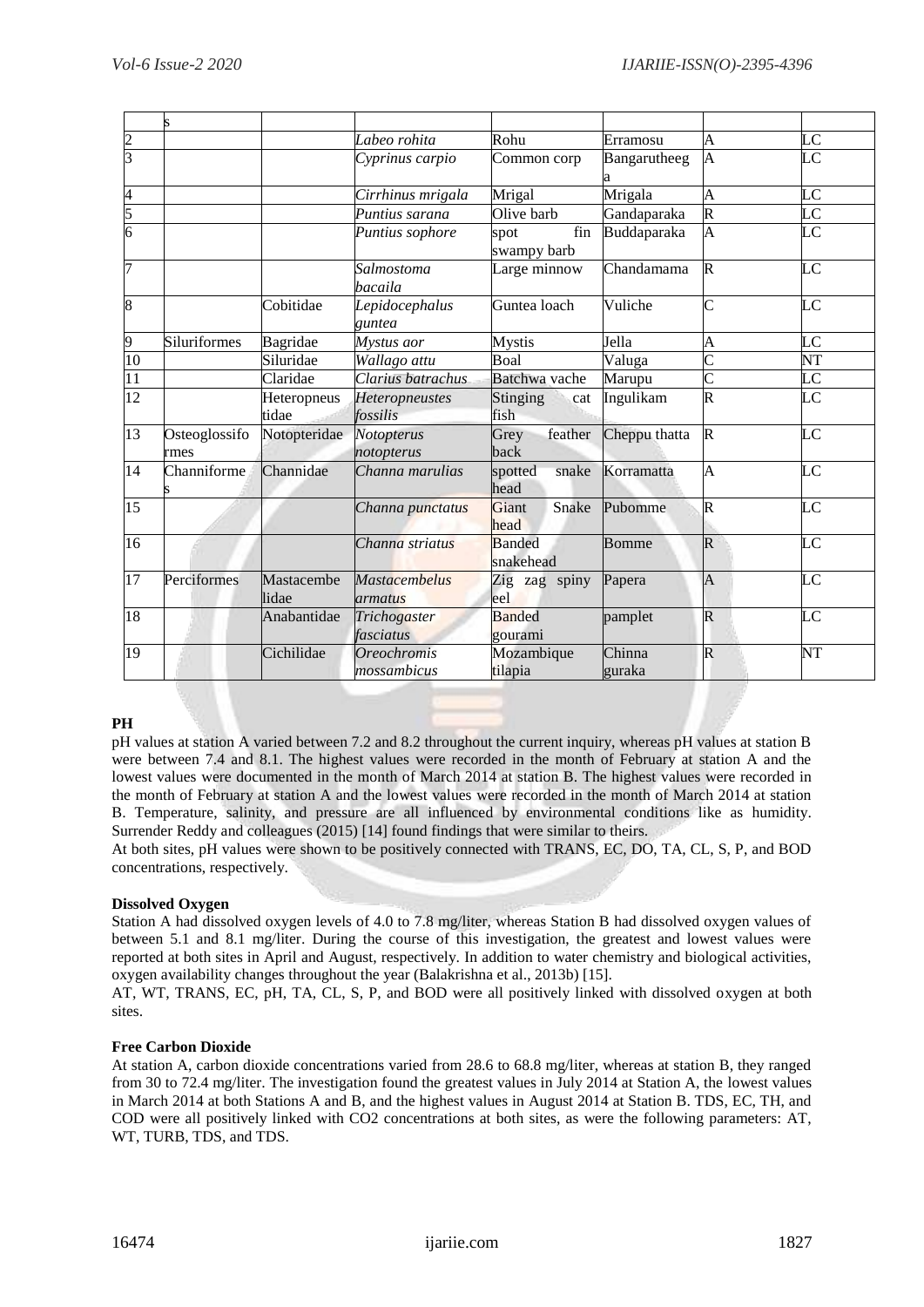#### **Total Alkalinity**

An alkaline water body's buffering ability is referred to as its alkalinity. Total alkalinity readings varied from 75 to 258 mg/liter at station A and 76 to 260 mg/liter at station B throughout the current experiment. Maximum values were found in May 2014 at stations A and B, while minimum values were found in September 2014 at both locations.

At both sites, the total alkalinity values are linked favourably with AT, WT, TRANS, EC, pH, DO, CL, S, P, and BOD.

#### **Total Hardness**

At station A, total hardness values varied from 68 to 146 mg/lit, whereas at station B, values ranged from 72 to 150 mg/lit. It was found that August 2014 was the peak month for both stations A and B, with the lowest values reported in February 2014. Polyvalent metallic ions dissolved in water are the culprit. (Vijaykumar et al., 2009) [16] found comparable findings to the ones presented here.

TRUB, TDS, CO2, and COD are all favourably linked with Total Hardness levels at both sites.

#### **Chloride**

Chloride has a significant impact on the quality of water in a given area. At station A, chloride concentrations varied from 58 to 98 mg/liter and at station B, from 52 to 90 mg/liter. In this research, the greatest and lowest values were reported at both sites in the month of April and July, respectively. Evaporation of water causes the concentration of chlorides to rise throughout the summer months. [17] From Pakhal Lake in Warangal, Telangana, (Reddy et al., 2009) found similar findings.

At both sites, chloride concentrations are positively linked with the following parameters: TRANS, EC, pH, DO, TA, S, P, and BOD.

#### **Sulphate**

Sulphate concentrations varied from 6.4 to 11.2 mg/liter at station A and 6.0 to 10.2 mg/liter at station B throughout the current experiment. In this research, the greatest values were recorded at station A and B in March 2014, whereas the lowest values were obtained at both stations in November 2014. It's usual to find sulphate in water because minerals from soil and rocks dissolve in water. According to (Balakrishna et al., 2013c) [18], the findings presented here support their findings.

There is a positive correlation between the sulphate readings at both sites and the aforementioned variables.

#### **Phosphate**

Station A had phosphate levels ranging from 0.22 to 0.78 mg/lit, whereas station B had values ranging from 0.24 to 10.2 mg/lit throughout the current study's examination. At both stations A and B, the greatest values were recorded in April 2014, whereas the lowest values were found in September 2014, according to this research. In fresh water, the presence of phosphate implies contamination by sewage and industrial wastes. Phosphorus concentrations in Thane city lakes ranged from 0.01 mg/liter to 0.79 mg/liter (Pejaver and Gurav 2008) [19]. There is a favourable correlation between phosphate levels and AT, WT, EC and pH, DO and TA and CL, S and BOD at both sites.

#### **Biological Oxygen Demand**

The quantity of oxygen used by bacteria to stabilise organic materials is known as biochemical oxygen demand. Biological Oxygen Demand (BOD) values varied from 3.0 to 5.8 mg/liter at station A and 3.0 to 4.6 mg/liter at station B throughout the current experiment. Most significant changes were found in May 2014 at Station A and November 2014 at Station B, while the lowest changes were found in May 2014 at Station A and July 2014 at Station B, according to this research.

A positive correlation exists between the biochemical oxygen demand values at station A and those at station B in relation to the variables AT, WT, TRANS, EC, pH, DO, TA, CL, S, and P. This is true for station A as well as station B.

#### **Chemical Oxygen Demand**

Chemical oxygen demand values varied from 8.2 to 13.6 mg/liter at station A and 9.6 to 13.6 mg/liter at station B throughout the current experiment. Maximum values were recorded in July 2014 at Station A and in August 2014 at Station B in this investigation, whereas minimum values were obtained in May 2014 at both Stations A and B. It is usual practise to perform the chemical oxygen demand test to estimate the concentration of organic molecules in water. There have been similar findings by Balakrishn Dhatrika in 2012.